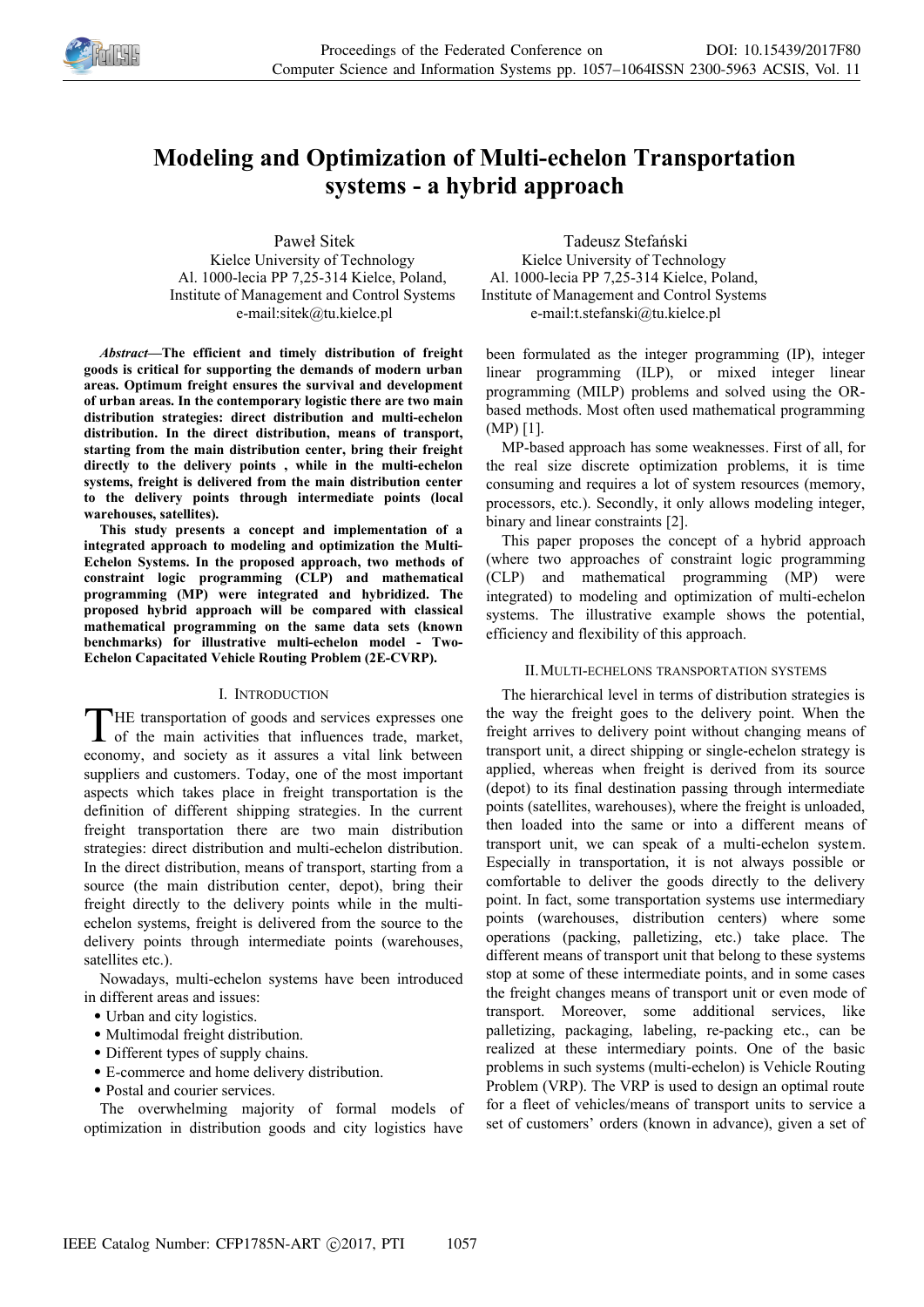different type of constraints. The VRP is the NP-hard type. There are several variants of VRP like VRP with Time Windows (VRPTW), the capacitated VRP (CVRP), and Dynamic Vehicle Routing Problems (DVRP), Two-Echelon Capacitated Vehicle Routing Problem (2E-CVRP) is a multiechelon variant of CVRP etc. [2,3,4].

#### III. HYBRID APPROACH

Based on literature [5,6,7] and previous studies [8,9,10] was observed some advantages and disadvantages of both CLP-based and MP-based approaches. An integrated approach of constraint logic programming (CLP) and mixed linear integer programming/integer linear programming (MILP/ILP) can help to solve optimization problems which was impossible to solve with either of the two methods alone [11,12]. Although Constraint Logic Programming (CLP) and Operations Research (OR) methods like MP have different roots, the links between the two environments have grown stronger in recent years [11]. CLP and MP environments involve decision variables and constraints imposed on them. However, the types of the decision variables and different types of constraints that are used, and the way the constraints are represented, modeled and solved, are quite different in the two environments [10]. MP-based environments are based entirely on linear equations and inequalities, i.e., there are only two types of constraints: linear (linear inequalities or equations ) and integrity (stating that the decision variables have to take their values in the binary and integer numbers). In CLP-based environments in addition to linear inequalities and equations, there are various other constraints: disequalities, nonlinear, logic and symbolic such as *cumulative(), ordered(), alldifferent(), sequence(), disjunctive(),* etc. In both MP-based and CLP-based environments, there is a group of constraints that can be solved with ease and a group of constraints that are difficult to solve. The easily solved constraints by MP methods are linear inequalities and equations over rational numbers. Integrity constraints are difficult to solve using MP algorithms such as branch-and-bound, branch-and-cost and cutting plane if the size of the problem is large. In CLP, domain constraints with integers and equations between two variables are easy to solve. The inequalities and general linear constraints (more than two variables), and symbolic constraints are difficult to solve. Taking all the above features of both approaches (MP and CLP), which in many areas complement each other, conducted research on how to integrate them. Several scenarios of their integration have been studied and reported in the literature [11].

Taking into account these studies and experiences with both environments, a hybrid approach has been proposed for modeling and solving multi-echelons problems.

- Main assumptions of the proposed hybrid approach were as follows:
- Integration of CLP and MP environments following the schedule proposed by the author;
- Use of strong points and compensation of weak points in  $\bullet$ terms of problem modeling and optimization revealed in both environments;
- $\bullet$ Problem data representation in the form of sets of facts with a suitable structure based on the relational model [13];
- Introduction of model transformation as a presolving  $\bullet$ method;
- Substantial reduction of the feasible solution space for  $\bullet$ the post-transformation models;
- Automatic generation of implementing models and their translation into the MILP/ILP form.

Figure 1 presents the general concept of the hybrid approach implementation as an implementation platform. The hybrid approach comprises several phases: modeling, presolving, generating and solving. It has two inputs and uses the set of facts. Inputs are the set of constraints and the objectives to the reference model of a given problem. Based on them, the primary model of the problem is generated as a CLP model, which is then presolved. The built-in CLP method (constraint propagation [5,7]) and the method of problem transformation designed by the authors [8,9] (Section III.A) are used for this purpose. Presolving procedure results on the transformed model  $CLP<sup>T</sup>$ . This model is the basis for the automatic generation of the MILP (Mixed Integer Linear Programming) model, which is solved in MP (with the use of an external solver or as a library of CLP).



Fig. 1 A concept of a hybrid approach as an implementation platform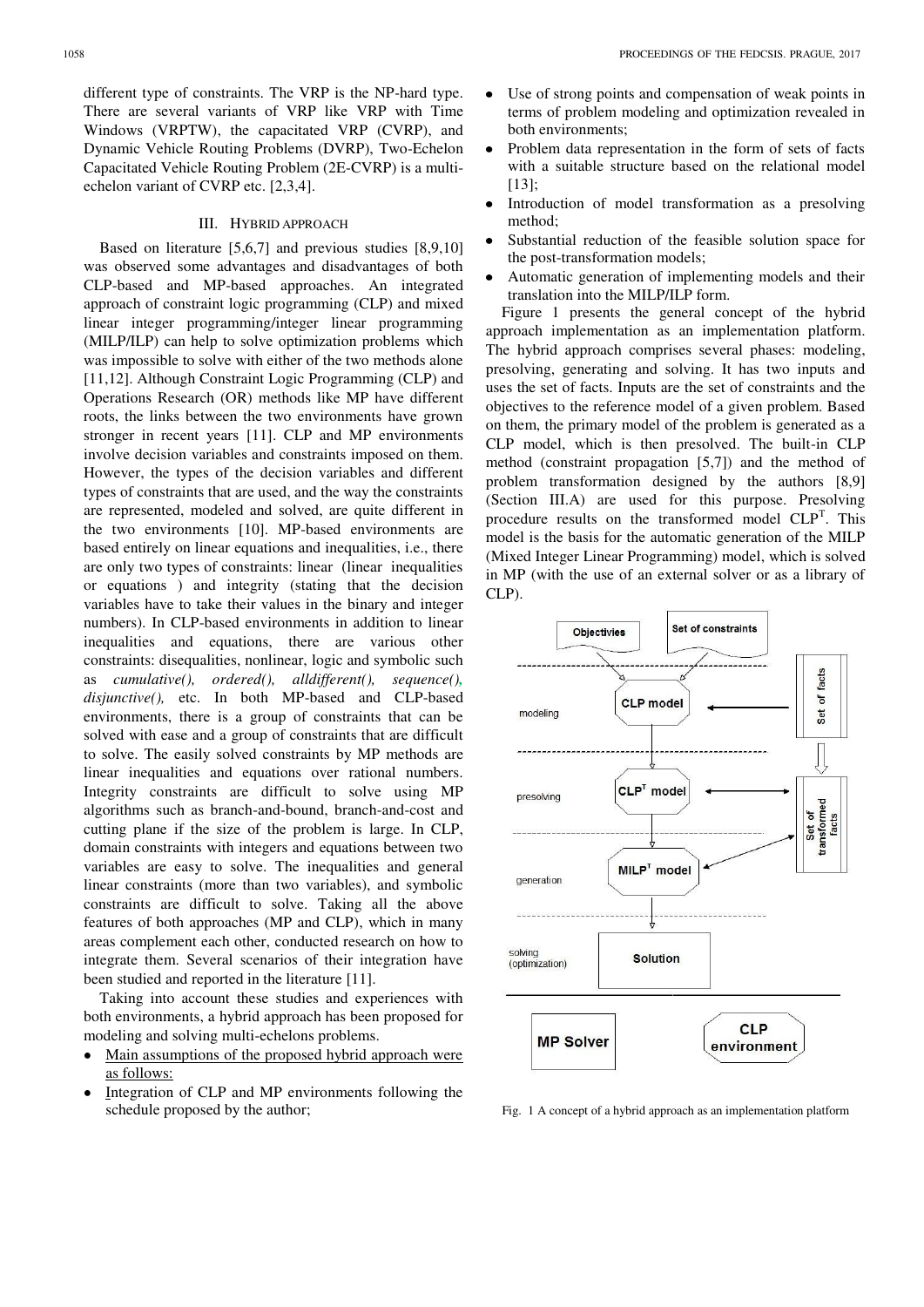The general concept of hybrid approach as an implementation platform consists in modeling and presolving of a problem in the CLP environment with the final solution (optimization) found in the MP environment. In all its phases, the platform uses the set of facts having the structure appropriate for the problem being modeled and solved (see Figure 2 for illustrative problem). The set of facts is the informational layer of the implementation platform, which can be implemented as database, XML files, etc. Description of the facts has been shown in Appendix A



Fig. 2 A structure of facts for illustrative problem (2E-CVRP)

# *A. Transformation of the problem-presolving phase*

The presolving phase is an important element of this approach as it makes it possible to simplify the model for the problem being solved and to reduce the problem search space. For the presolving phase to be effective, unfeasible combinations of model dimensions (indicies) have to occur. In practice, unfeasible combinations of the index of decision variables and/or facts occur. The proposed platform uses constraint propagation and transformation for the presolving procedure. Constraint propagation is a concept and method that appears in constrained-based environments. Constraint propagation embeds any reasoning which consists in explicity forbiding values from some varable domain of a problem, because all constraints can not be satisfied otherwise [5,7].

In the case of the ilustrated problem presented, the transformation consisted in changing the problem representation from graph to routing. Instead of analyzing all possible trnasport connections from the source to the intermidate points and then from the intermidate points to the delivery points, only the feasible connections (sourceintermidiate point-delivery point) were generated and named routes. This resulted in the removal of certain indices and in the aggregation of other indices for decision variables, parameters, etc., which eventually led to the reduction in the number of decision variables and constraints [8,9,14]. The new set of decision variables, constraints and facts was the basis for creating the  $CLP<sup>T</sup>$  model.

# IV. ILLUSTRATIVE EXAMPLE –TWO-ECHELON VEHICLE ROUTING PROBLEM (2E-CVRP)

Possibility of using hybrid approach to modeling and optimization of multi-echelon systems is shown for the illustrative example. A good illustrative example of a multiechelon system is 2E-CVRP. The Two-Echelon Capacitated Vehicle Routing Problem (2E-CVRP) is an extension of the classical Capacitated Vehicle Routing Problem (CVRP) where the delivery source-delivery points pass through intermediate points (called satellites). As in CVRP, the goal is to deliver goods to delivery points (retailers, customers, etc.) with known ordered demands, minimizing the total delivery cost in the fulfillment of vehicle capacity constraints. Multi-echelon systems presented in the literature such as 2E-CVRP usually explicitly consider the routing problem at the last level of the transportation system, while a simplified routing problem is considered at higher levels [4,15].

In 2E-CVRP, the freight delivery from the source (depot) to the delivery points is managed by shipping the freight through intermediate points (satellites). Thus, the transportation network (Figure 3) is decomposed into two levels: the 1st level connecting the source point/depot (d) to intermediate points/satellites (s) and the 2nd one connecting the intermediate points/satellites (s) to the delivery points/customers (c). The objective is to minimize the total transportation cost of the vehicles involved in both levels. Constraints on the maximum capacity of the vehicles and the intermediate points are considered, while the timing of the deliveries is ignored.



Fig. 3 Sample transportation network for 2E-CVRP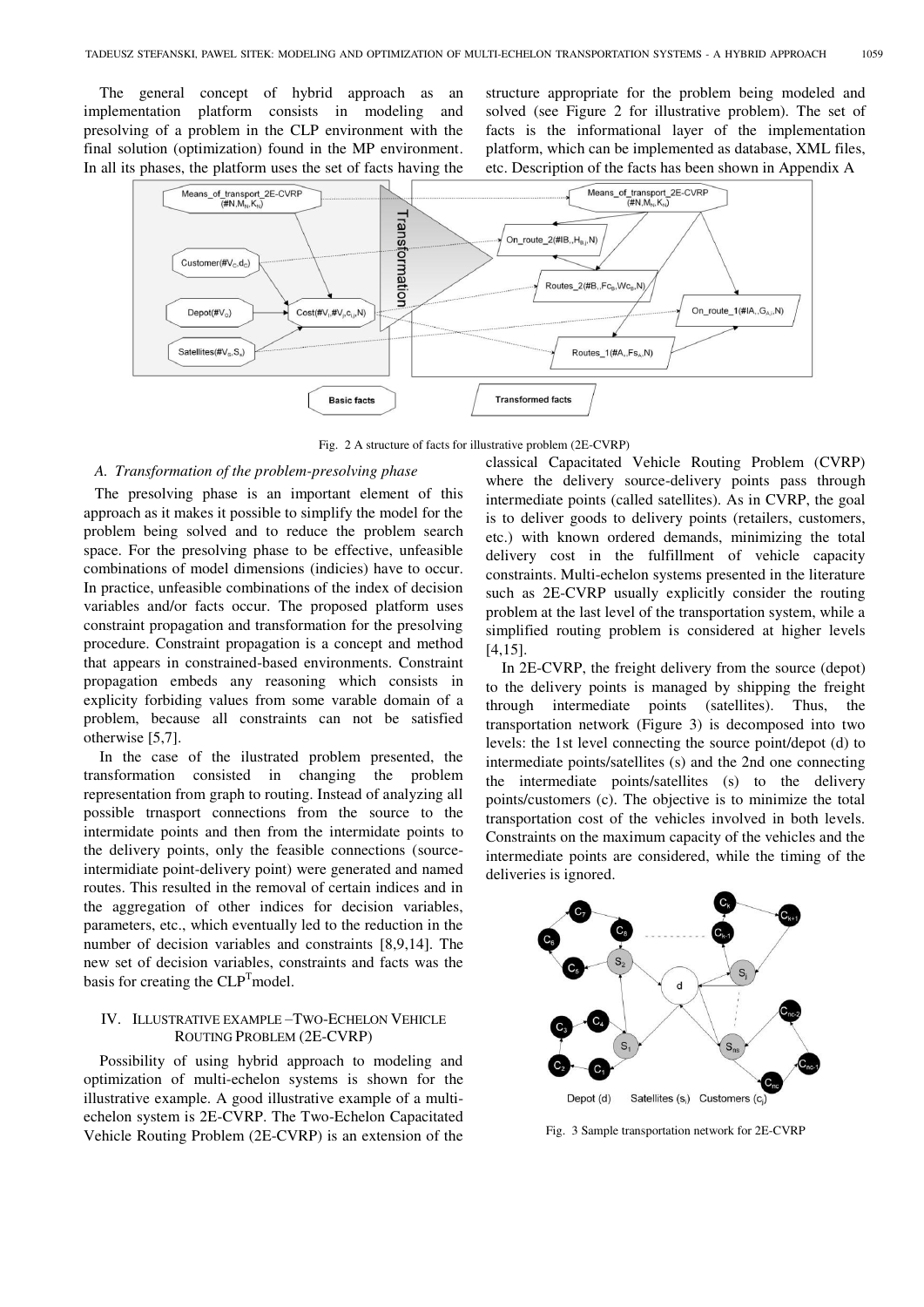## *A. Mathematical model for 2E-CVRP*

The formal mathematical model for 2E-CVRP in the form of MILP was taken from [4]. Table I shows the parameters and decision variables of the model. Figure 3 shows sample transportation network for 2E-CVRP.

## TABLE 1 SUMMARY INDICES, PARAMETERS AND DECISION VARIABLES

| Symbol                                     | <b>Description</b>                                                                                                                                                                                                         |  |  |  |
|--------------------------------------------|----------------------------------------------------------------------------------------------------------------------------------------------------------------------------------------------------------------------------|--|--|--|
| <b>Indices</b>                             |                                                                                                                                                                                                                            |  |  |  |
| $n_{\rm s}$                                | Number of intermediate points<br>(warehouses, distribution centers, etc.)                                                                                                                                                  |  |  |  |
| $n_c$                                      | Number of delivery points (retailers,<br>shops, etc.)                                                                                                                                                                      |  |  |  |
| $V_0$ -[ $v_0$ ]                           | Source (main distribution center)t                                                                                                                                                                                         |  |  |  |
| $V_s = \{v_{s1}, v_{s2}, \ldots, v_{sn}\}$ | Set of intermediate points                                                                                                                                                                                                 |  |  |  |
| $V_c = \{V_{c1}, V_{c2}, , V_{cn}\}$       | Set of delivery points                                                                                                                                                                                                     |  |  |  |
| <b>Parameters</b>                          |                                                                                                                                                                                                                            |  |  |  |
| $M_1$                                      | Number of the means of transport unit<br>(i.e. vehicles, trucks, etc.) (1st-level)                                                                                                                                         |  |  |  |
| $M_2$                                      | Number of the means of transport unit<br>(i.e. vehicles, pick-ups) (2nd-level)                                                                                                                                             |  |  |  |
| $K_1$                                      | Capacity of the means of transport unit<br>for the 1st level                                                                                                                                                               |  |  |  |
| $K_2$                                      | Capacity of the means of transport unit<br>for the 2nd level                                                                                                                                                               |  |  |  |
| $d_i$                                      | Order quantity by customer <i>i</i>                                                                                                                                                                                        |  |  |  |
| $c_{i,j}$                                  | Time /Cost of the $arc (i,j)$                                                                                                                                                                                              |  |  |  |
| $S_k$                                      | Cost of unloading/loading procedure of<br>transport<br>the<br>means<br>of<br>unit<br>in<br>intermediate point $k$                                                                                                          |  |  |  |
| <b>Decision variables</b>                  |                                                                                                                                                                                                                            |  |  |  |
| $X_{i,i}$                                  | An integer decision variable (the 1st-<br>level) routing is equal to the number of<br>means of transport units (1st-level) using<br>arc(i,j)                                                                               |  |  |  |
| $Y_{k,i,j}$                                | A binary decision variable (the 2nd-level)<br>routing is equal to 1 if a (2nd-level)<br>means of transport unit makes a route<br>starting from intermediate point $k$ and<br>goes from node i to node j and 0<br>otherwise |  |  |  |
| $Q^1_{i,j}$                                | The freight flow $arc(i,j)$ for the 1st-level                                                                                                                                                                              |  |  |  |
| $Q^2_{k,i,j}$                              | The freight $arc (i,j)$ where $k$ represents<br>the intermediate point where the freight<br>is passing through.                                                                                                            |  |  |  |
| $Z_{k,j}$                                  | A binary decision variable that is equal to<br>1 if the freight to be delivered to delivery<br>point $j$ is consolidated in intermediate<br>point $k$ and $0$ otherwise                                                    |  |  |  |

$$
\min \sum_{i,j \in V_0 \cup V_s} (c_{i,j} \cdot X_{i,j}) + \sum_{k \in V_s} \sum_{i,j \in V_s \cup V_c} (c_{i,j} \cdot Y_{k,i,j}) + \sum_{k \in V_s} (s_k \cdot D s_k)
$$
\n(1)

$$
\sum_{i \in V_s} X_{0,i} \le M_1 \tag{2}
$$

$$
\sum_{j \in V_s \cup V_0, j \neq k} X_{j,k} = \sum_{i \in V_s \cup V_0, i \neq k} X_{k,i} \text{ for } k \in V_s \cup V_0
$$
\n(3)

$$
\sum_{k \in V_s} \sum_{j \in V_c} Y_{k,k,j} \le M_2 \tag{4}
$$

$$
\sum_{i \in V_c, j \in V_c} Y_{k,i,j} = \sum_{i \in V_c, j \in V_c} Y_{k,j,i} \text{ for } k \in V_s
$$
 (5)

$$
\sum_{i \in V_0 \cup V_s, i \neq j} Q_{i,j}^1 - \sum_{i \in V_s, i \neq j} Q_{j,i}^1 =
$$
\n
$$
\begin{cases}\n\text{Ds}_j & \text{ji} \text{ is not the} \text{deport} \\
\sum - d_i & \text{otherwise}\n\end{cases} \quad (6)
$$

$$
Q_{i,j}^l \le k_1 \cdot X_{i,j} \text{ for } i,j \in V_s \cup V_0, i \ne j \tag{7}
$$

$$
\sum_{i \in V_s \cup V_c, i \neq j} Q_{k,i,j}^2 - \sum_{i \in V_c, i \neq j} Q_{k,j,i}^2 =
$$
\n
$$
\begin{cases}\nZ_{k,j}d_j & \text{if } j \text{ is not a satellite} \\
-D_j & \text{otherwise}\n\end{cases} \quad (8)
$$

 $i \in V_c$ 

 $\mathbf{Q}$ 

$$
{}_{k,i,j}^{2} \leq k_{2} \cdot Y_{k,i,j} \text{ for } i,j \in V_{s} \cup V_{c}, i \neq j, k \in V_{s}
$$
 (9)

Vi

 $i\in$ 

$$
\sum_{v_{s}} Q_{i, V_{0}}^{1} = 0
$$
\n(10)

$$
\sum_{V_c} Q_{k,j,k}^2 = 0 \text{ for } k \in V_s \tag{11}
$$

$$
Y_{k,i,j} \le Z_{k,j} \text{ for } i \in V_s \cup V_c, j \in V_c, k \in V_s \tag{12}
$$

$$
Y_{k,j,i} \le Z_{k,j} \text{ for } i \in V_s, j \in V_c, k \in V_s \tag{13}
$$

$$
\sum_{i \in V_s \cup V_c} Y_{k,i,j} = Z_{k,j} \text{ for } k \in V_s, j \in V_c, i \neq k
$$
\n(14)

$$
\sum_{i \in V_s} Y_{k,j,k} = Z_{k,j} \text{ for } k \in V_s, j \in V_c, i \neq k
$$
\n(15)

$$
\sum_{i \in V_s} Z_{i,j} = 1 \text{ for } j \in V_c \tag{16}
$$

$$
Y_{k,i,j} \le \sum_{l \in V_s \cup V_0} X_{k,l} \text{ for } k \in V_s, i,j \in V_c \tag{17}
$$

$$
Y_{k,i,j} \in \{0,1\}, Z_{k,l} \in \{0,1\} \text{ for } k \in V_s, i,j \in V_s \cup V_c, l \in V_c \tag{18}
$$

$$
X_{k,j} \in Z^+ \text{ for } k, j \in V_s \cup V_0 \tag{19}
$$

$$
Q_{i,j}^l \geq 0 \text{ for } i,j \in V_s \cup V_0; Q_{k,i,j}^2 \geq 0 \text{ for } i,j \in V_s \cup V_c, k \in V_s \qquad (20)
$$

$$
Ds_k = \sum_{l \in V_c} (d_j \cdot Z_{k,j}) \text{ for } k \in V_s \tag{21}
$$

The objective function (1) minimizes the sum of the handling operations and transport costs (according to the individual arcs of the route). Constraint (3) ensures, for  $k=V_0$ , that each 1st-level route begins and ends at the source point, while when *k* is a intermediate point, impose the balance of means of transport units entering and leaving that point. Constraint (5) specifies that each 2nd-level route to begin and end to one intermediate point and the balance of means of transport units entering and leaving each delivery point. The number of the routes in the 1-st and 2-nd levels must not exceed the number of mode of transport units for that level, as forced by constraints (2) and (4). The flows balance on each network node is equal to order quantity of this node, except for the source point, where the exit flow is equal to the total order quantity of the delivery points, and for the intermediate points at the 2nd-level, where the flow is equal to the order quantity (unknown) assigned to the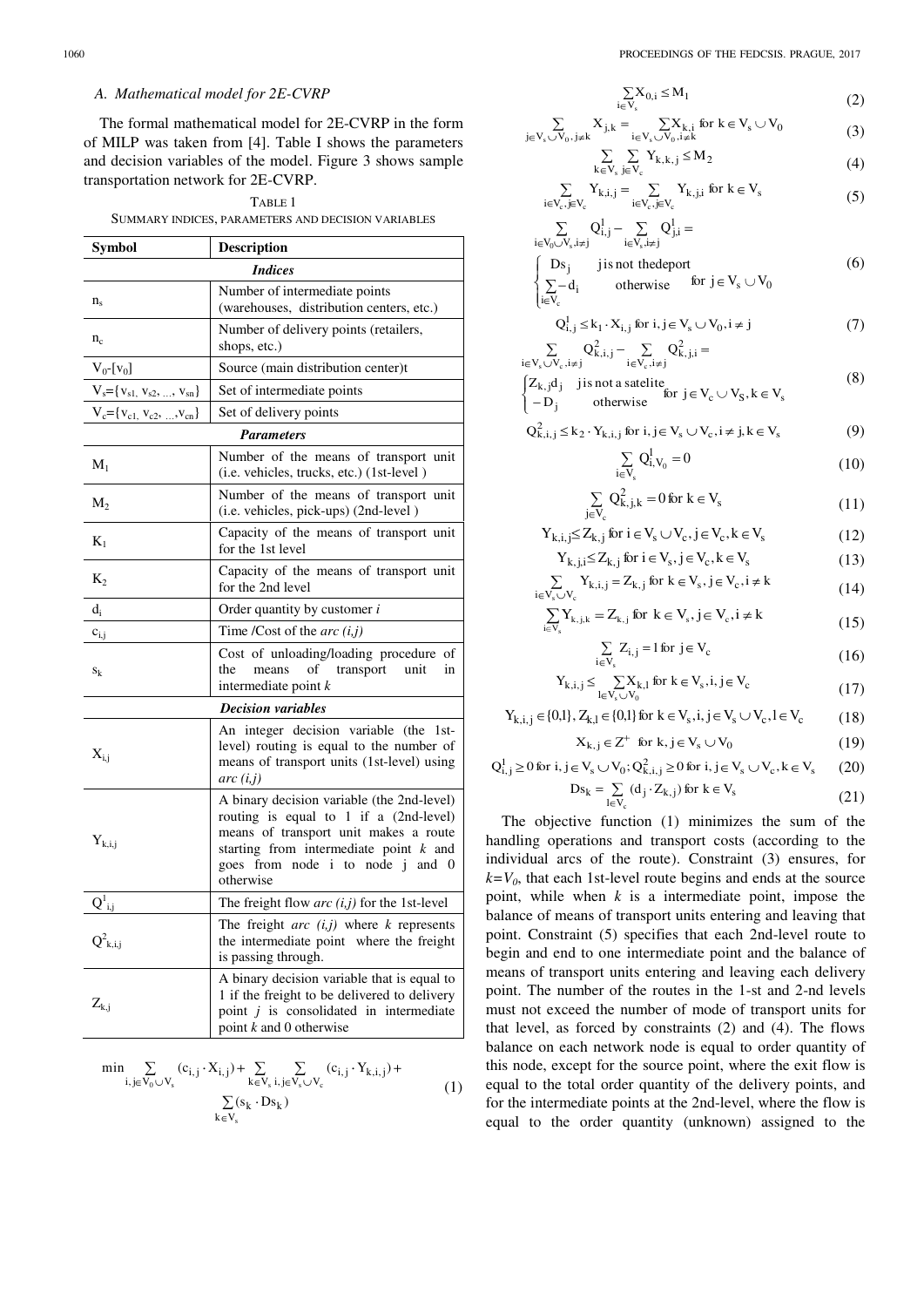intermediate points which ensure constraints (6) and (8). Moreover, constraints (6) and (8) forbid the presence of subroutes not containing the source or a intermediate point, respectively. In fact, each node receives an amount of flow equal to its order quantity, preventing the presence of subroutes. The capacity constraints are formulated in (7) and (9), for both levels. Constraints (10) and (11) do not allow residual flows in the routes, making the returning flow of each route to the source (1st-level) and to each intermediate point (2nd-level) equal to 0. Constraints (12) and (13) indicate that delivery point *j* is served by a intermediate point  $k$  ( $Z_k$ *j*=1) only if it receives freight from that intermediate point  $(Y_{k,i,j}=1)$ . Constraint (16) assigns each delivery point to one and only one intermediate point, while constraints (14) and (15) indicate that there is only one 2ndlevel route passing through each delivery point and connect the both levels. Constraints (17) allow to start a 2nd-level route from a intermediate point *k* only if a 1st-level route has served it. Constraints from (18) to (20) result from the character of the MP-formulated problem. Constraint (21) determines transshipment volume for satellite Vs.

## *B. Mathematical model for 2E-CVRP after transformation*

The most important feature that characterize the hybrid approach is the presolving phase. The presolving is usually used to reduce the size of the problem (the number of decision variables and constraints), what results in an increase in the effectiveness of the search for a solution.

In hybrid approach, the main method of presolving is model transformation. In this case the transformation is based on the transition from arc to the route notation (Section III.A). During the transformation the TSP traveling salesman problem is repeatedly solved and only the best routes in terms of costs are generated. In the process of transformation, the capacity vehicles constraints and those resulting from the set of orders are taken into account at both first and second level. Transformation is also subject to a set of facts describing the problem. The obtained model after the transformation (TC1)..(TC9) has different decision variables (Table II) and different constraints than those in the (1)..(24). Some of the decision variables are redundant; other variables are subject to aggregation. This results in a very large reduction in their number. The transformation also reduces or eliminates some of the constraints of the model.

$$
\min \sum_{a=1}^W (Z_a \cdot F s_a) + \sum_{b=1}^F U_b \cdot F c_b \tag{TC1}
$$

$$
\sum_{b=1}^{F} U_b \le M2
$$
 (TC2)

$$
\sum_{b=1}^{F} U_b \cdot H_{b,j} = 1 \,\forall \, j = 1..n_c \tag{TC3}
$$

$$
\sum_{b=1}^{F} U_b \cdot H_{b,i} \cdot Wc_b = \sum_{a}^{W} X_a \cdot G_{a,i} \ \forall \ i = 1..n_s
$$
 (TC4)

$$
\sum_{i=1}^{n_s} \sum_{b=1}^{F} U_b \cdot H_{b,i} \cdot Wc_b = \sum_{a}^{W} X_a
$$
 (TC5)

$$
Z_a \cdot K1 \ge P s_a \quad \forall \ a = 1..W \tag{TC6}
$$

$$
\sum_{a=1}^{W} Z_a \le M1
$$
 (TC7)

$$
U_b \in \{0,1\} \quad \forall \ b = 1.F \tag{TC8}
$$

$$
Z_a \in C \text{ for } a = 1..W \tag{TC9}
$$

#### TABLE II SUMMARY INDICES, PARAMETERS AND DECISION VARIABLES FOR TRANSFORMED MODEL

| Symbol                     | Description                                                                                                                    |  |
|----------------------------|--------------------------------------------------------------------------------------------------------------------------------|--|
|                            | <i>Indices</i>                                                                                                                 |  |
|                            | Number of intermediate points (warehouses,                                                                                     |  |
| $n_{\rm s}$                | distribution centers, etc.)                                                                                                    |  |
| $n_c$                      | Number of delivery points (retailers, shops, etc.)                                                                             |  |
| W                          | Number of possible routes from source point to<br>intermediate points (determined by CLP during<br>transformation)             |  |
| F                          | Number of possible routes from intermediate points<br>to delivery points (determined by CLP during<br>transformation)          |  |
| i                          | Intermediate point index                                                                                                       |  |
| a                          | Source point-intermediate point route index                                                                                    |  |
| 1                          | Dleivery point index                                                                                                           |  |
| b                          | Intermediate point -delivery point route index                                                                                 |  |
| $M_1$                      | Number of the 1st-level means of transport units                                                                               |  |
| $M_2$                      | Number of the 2nd-level means of transport units                                                                               |  |
|                            | <b>Input parameters</b>                                                                                                        |  |
| Wc <sub>h</sub>            | Total demand for route <i>b</i> (determined by CLP during<br>transformation)                                                   |  |
| $Fs_a$                     | Route a cost (determined by CLP during<br>transformation)                                                                      |  |
| $Fc_h$                     | Route <i>b</i> cost (determined by CLP during<br>transformation)                                                               |  |
| $G_{a,i}$                  | If <i>i</i> is located on route <i>a</i> $G_{a,i}=1$ , otherwise $G_{a,i}=0$                                                   |  |
| $H_{b,i}$                  | If intrmediate or delivery point $j$ is located on route<br>b $H_{b,i} = I$ , otherwise $H_{b,i} = 0$                          |  |
| $K_1$                      | Capacity of the means of transport unit for the 1st<br>level                                                                   |  |
| <b>Decision variables</b>  |                                                                                                                                |  |
| $Z_{\rm a}$                | If the tour takes place along the route a from the<br>route set generated for level 1, then $Z_a=1$ , otherwise<br>$Z_{z}=0$   |  |
| $U_{b}$                    | If the tour takes place along the route $b$ from the<br>route set generated for level 2, then $U_b = I$ , otherwise<br>$U_b=0$ |  |
| <b>Computed quantities</b> |                                                                                                                                |  |
| $X_{a}$                    | Total demand for route a                                                                                                       |  |

#### V.NUMERICAL EXPERIMENTS

For the validation of the proposed hybrid approach and the implementation platform, benchmark data for 2E-CVRP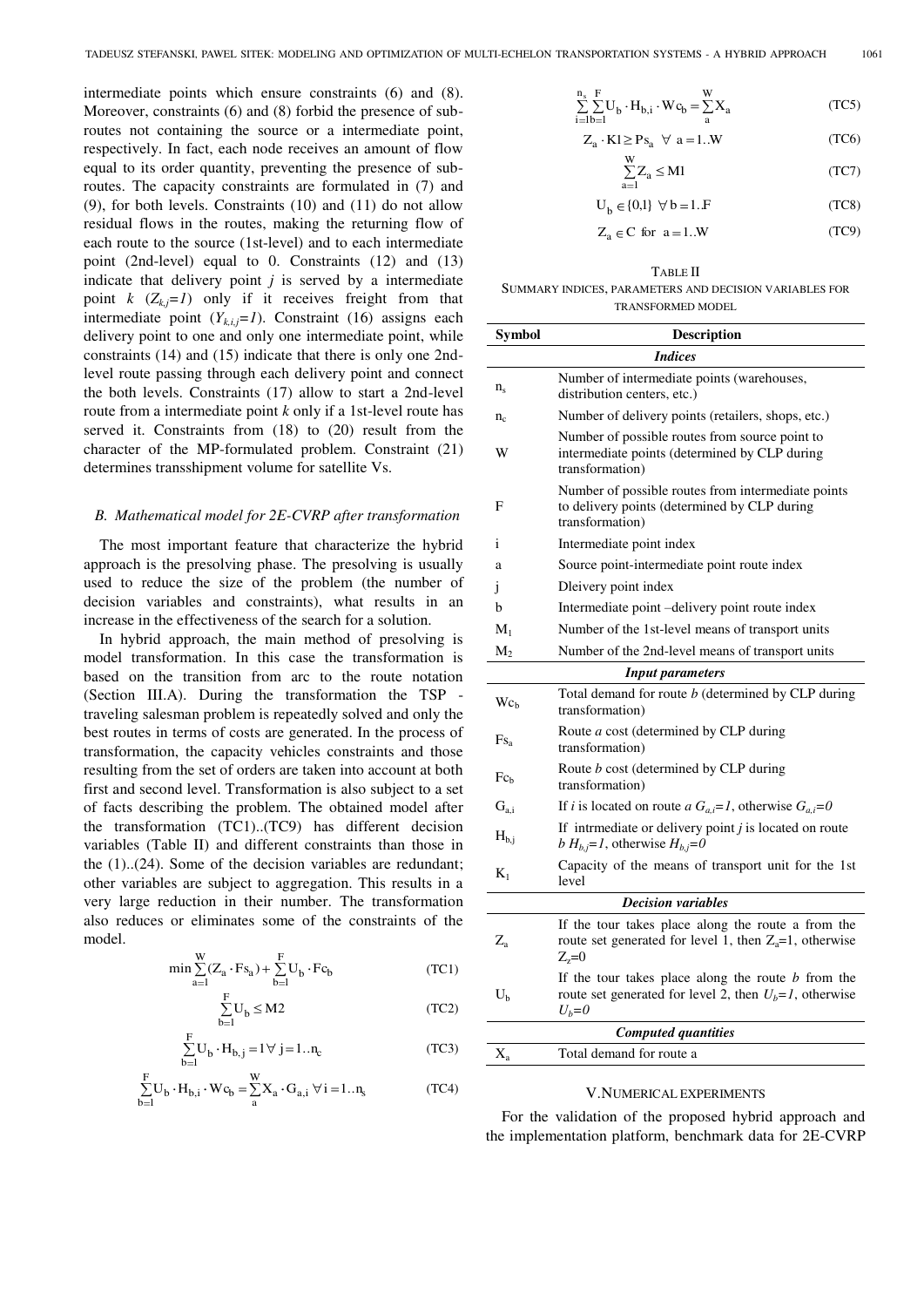was selected. The instances for numerical experiments were built from the existing instances for CVRP [16] denoted as E-n13-k4. All the instance sets can be downloaded from the website [17]. The instance set was composed with 1 depot, 12 customers and 2 satellites. The full set of instances consisted of 66 instances because the two satellites were placed over twelve customers in all 66 possible ways (number of combinations: 2 out of 12). Twenty instances were selected for the numerical experiments.

Numerical experiments were conducted for the same data in two runs. The first run was a classical implementation of model (1)..(21) and its solution in the MP-based environment (MP). In the next run the model  $(1)$ .. $(21)$  was transformed to (TC1)..(TC9) and solved in the proposed hybrid implementation platform (HYBRID). The calculations were performed using a computer with the following specifications: Intel(R) Core(TM) I3-2100, 2x 3,106GHZ RAM 8 GB.

The results are presented in Table III. As seen above, application of the hybrid approach reduced the calculation time needed to find the optimal solution from 3 to more than 50 times, depending on data instance, in relation to mathematical programming. For some examples, mathematical programming did not find the optimal solution in acceptable time.

The final stage of the research was to optimize Two-Echelon Capacitated VRP with Time Windows (2E-CVRP-TW). In literature, this problem is the extension of 2E-CVRP where time windows on the arrival or departure time at the satellites and/or at the customers are considered.

In our case, the time window is interpreted as a nontransient time of transport at the first and second levels (independently). This interpretation of the time window is of great practical significance, i.e. it defines, for example, the maximum working time of the driver (legal regulations), the transport time of the product (freshness), etc*.* In this case, the hybrid approach not only accelerated the calculations but enabled time windows to be introduced without the need to change the model. During the transformation, only those routes that fulfilled the condition imposed by the time window were accepted. The results obtained for different time window values for the selected data instances are shown in Table IV. In addition, the obtained results are illustrated by diagrams showing selected routes for E-n13  $k4-20$  instances without time windows and TW = 50 and  $TW = 60$  (Fig. 4, Fig. 5 and Fig. 6).



Fig. 4 Transportation routes for instance I-20, Fc=276



Fig. 5 Transportation routes for instance I -20 with time window



Fig. 6 Transportation routes for instance I -20 with time window TW=60, fc=280

| <b>TABLE III</b>                                 |
|--------------------------------------------------|
| THE RESULTS OF NUMERICAL EXPERIMENTS FOR 2E-CVRP |

|                 | <b>MP</b> |     | <b>HYBRID</b> |     |  |
|-----------------|-----------|-----|---------------|-----|--|
| <b>Instance</b> | T         | Fc  | T             | Fc  |  |
| $I-01$          | $600*$    | 280 | 16            | 280 |  |
| $I-04$          | 52        | 218 | 8             | 218 |  |
| $I-05$          | 86        | 218 | 7             | 218 |  |
| $I-06$          | 123       | 230 | 9             | 230 |  |
| $I-07$          | 51        | 224 | 7             | 224 |  |
| $I-11$          | 600*      | 276 | 11            | 276 |  |
| $I-13$          | $600*$    | 288 | 14            | 288 |  |
| $I-14$          | 54        | 228 | 14            | 228 |  |
| $I-15$          | 69        | 228 | 15            | 228 |  |
| $I-20$          | 487       | 276 | 9<br>276      |     |  |
| $I-22$          | $600*$    | 312 | 8             | 312 |  |
| $I-23$          | 40        | 242 | 12            | 242 |  |
| $I-24$          | 74        | 242 | 11            | 242 |  |
| $I-25$          | 97        | 252 | 8             | 252 |  |
| $I-26$          | 55        | 248 | 7             | 248 |  |
| $I-32$          | $600*$    | 246 | 9             | 246 |  |
| $I-33$          | 101       | 258 | 7             | 258 |  |
| $I-40$          | 30        | 254 | 9             | 254 |  |
| $I-46$          | $600*$    | 280 | 9             | 280 |  |
| $I-53$          | 120       | 300 | 10            | 300 |  |
| $I-54$          | $600*$    | 304 | 11            | 304 |  |
| $I-55$          | $600*$    | 310 | 11            | 310 |  |
| $I-56$          | 132       | 310 | 15            | 310 |  |
| $I-57$          | $600*$    | 326 | 13            | 326 |  |
| $I-58$          | $600*$    | 326 | 7             | 326 |  |

\*calculations stopped after 600s

instance I= E-n13-k4 (I-01 short for E-n13-k4-01)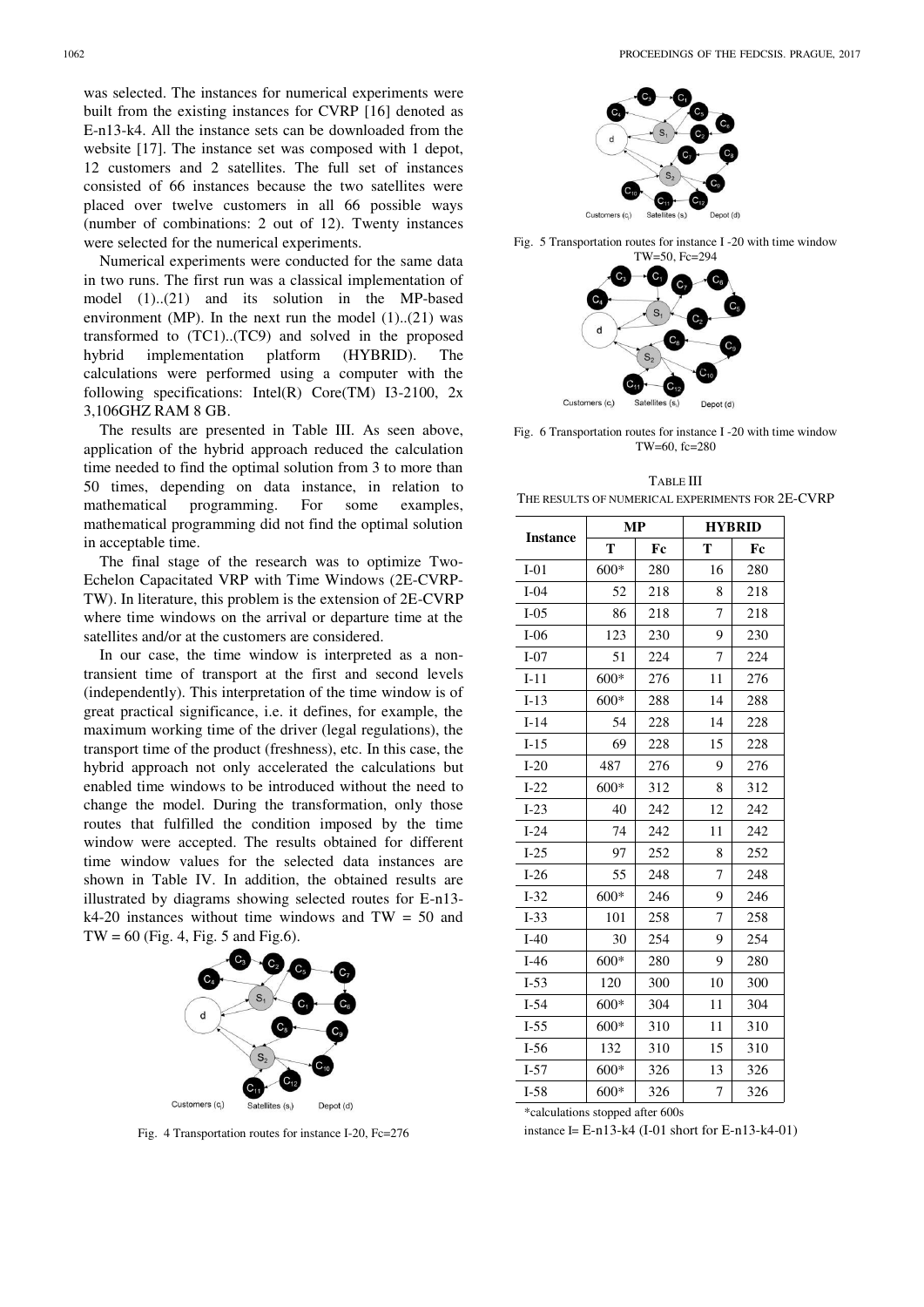As you can see, time windows affect both the optimal value of objective function (Table IV) and the way of distribution (different routes) (Fig.4,Fig.5,Fig.6.)

| <b>Instance</b> | 40                           | 50             | 60  | 70  | 80  | 90  | 100 |
|-----------------|------------------------------|----------------|-----|-----|-----|-----|-----|
| $I-01$          | -                            | $\overline{a}$ |     | -   |     |     | 280 |
| $I-07$          | $\qquad \qquad \blacksquare$ | 224            | 224 | 224 | 224 | 224 | 224 |
| $I-11$          |                              |                | 304 | 276 | 276 | 276 | 276 |
| $I-20$          |                              | 294            | 280 | 276 | 276 | 276 | 276 |
| $I-26$          | -                            | 248            | 248 | 248 | 248 | 248 | 248 |
| $I-32$          | -                            | -              | 262 | 246 | 246 | 246 | 246 |
| $I - 33$        | -                            | 258            | 258 | 258 | 258 | 258 | 258 |
| $I-40$          | -                            | 284            | 284 | 254 | 254 | 254 | 254 |

TABLE IV THE RESULTS OF NUMERICAL EXAMPLES FOR 2E-CVRP-TW

## VI. CONCLUSION

The effectiveness of the proposed hybrid approach results from the reduction of the problem space and using the best properties of both components – MP and CLP. The hybrid method (Table III) makes it possible to find optimal solutions in the shorter time. In addition to solving larger problems faster, the proposed approach provides virtually unlimited modeling options with many types of constraints.

Applying a hybrid approach to this type of problems also allows you to introduce a group of constraints such as different time windows, logic exclusion etc. without having to change the model itself.

Therefore, the proposed hybrid method is recommended for optimization multi-echelon distribution problems that have a structure similar to the illustrative model (Section IV). This structure is characterized by the constraints and objective function in which the decision variables are summed up.

Further work will focus on running the optimization models with non-linear and logical constraints, multiobjective, uncertainty etc. in the hybrid optimization platform. The planed experiments will employ proposed hybrid method for Two-Echelon Capacitated VRP with Satellites Synchronization, 2E-CVRP with Pickup and Deliveries and others VRP issues in logistic issues [18].

In addition, it is envisaged to include in future models the lead times [19,20]. In the course of further work on the hybrid approach, it is planned to use it for modeling and optimization of IoT processes [21].

# APPENDIX A

TABLE A1 DESCRIPTION OF FACTS FOR 2E-CVRP

| Name                                                      | <b>Description</b>                                                                                                                                                                     |
|-----------------------------------------------------------|----------------------------------------------------------------------------------------------------------------------------------------------------------------------------------------|
| Means of transport 2<br><b>E-CVRP</b><br>$(HN, M_N, K_N)$ | A fact that describes a particular type of<br>transport with $ID$ #N, including:<br>Information on the number of means of<br>transport on 1-level and 2-level and their<br>capacities. |
| Customer(# $V_C$ , $d_C$ )                                | A fact that describes the recipients,<br>including information about their orders.                                                                                                     |
| $Depot(\#V_0)$                                            | A fact that describes the depot.                                                                                                                                                       |
| $Satelites(\#Vs, S_s)$                                    | A fact that describes the satellites.                                                                                                                                                  |
| $Cost(\#V_i, \#V_i, C_{i,i}, N)$                          | A fact describing the distance between<br>points (costs).                                                                                                                              |
| Routes $1(\#A, Fs_A, N)$                                  | A fact describing routes from depot to<br>satellites.                                                                                                                                  |
| On route $1(\#A, G_A, N)$                                 | The fact states which points are on the<br>route 1                                                                                                                                     |
| Routes_2(#B, $Fc_B$ , $Fc_B$ )<br>N)                      | A fact describing routes from satellites<br>to customers.                                                                                                                              |
| On_route_2(#B, $H_h$ ,N)                                  | The fact states which points are on the<br>route_ $2$                                                                                                                                  |

#### **REFERENCES**

- [1] A. Schrijver, "Theory of Linear and Integer Programming", *John Wiley & sons*, 1998A.
- [2] S. Kumar, R. Panneerselvam, "Survey on the Vehicle Routing Problem and Its Variants", *Intelligent Information Management*, 4, 2012, pp. 66-74.
- [3] A. Verrijdt de Kok, "Distribution planning for a divergent nechelon network without intermediate stocks under service restrictions", *International Journal of Production Economics*, 38, 1995, pp. 225–243.
- [4] G. Perboli, R. Tadei, D. Vigo, "The Two-Echelon Capacitated Vehicle Routing Problem: Models and Math-Based Heuristics", *Transportation Science*, v 45, 2012, pp. 364-380.
- [5] A. Ligeza, "Improving Efficiency in Constraint Logic Programming Through Constraint Modeling with Rules and Hypergraphs", *Federated Conference on Computer Science and Information Systems (FedCSIS)*, 2012, pp. 101-107.
- [6] G. Bocewicz, Z. Banaszak, "Declarative approach to cyclic steady states space refinement: periodic processes scheduling", *International Journal of Advanced Manufacturing Technology*, Vol. 67, Issue 1-4, 2013, pp. 137-155.
- [7] K, Apt, M. Wallace, "Constraint Logic Programming using Eclipse", *Cambridge University Press*, 2006.
- [8] P. Sitek, J. Wikarek, "A Hybrid Programming Framework for Modeling and Solving Constraint Satisfaction and Optimization Problems" *Scientific Programming*, vol. 2016, Article ID 5102616, 2016. doi:10.1155/2016/5102616.
- [9] P. Sitek, J. Wikarek, "A hybrid framework for the modelling and optimisation of decision problems in sustainable supply chain management", *International Journal of Production Research,* vol 53(21), 2015, pp 6611-6628, doi:10.1080/00207543. 2015.1005762